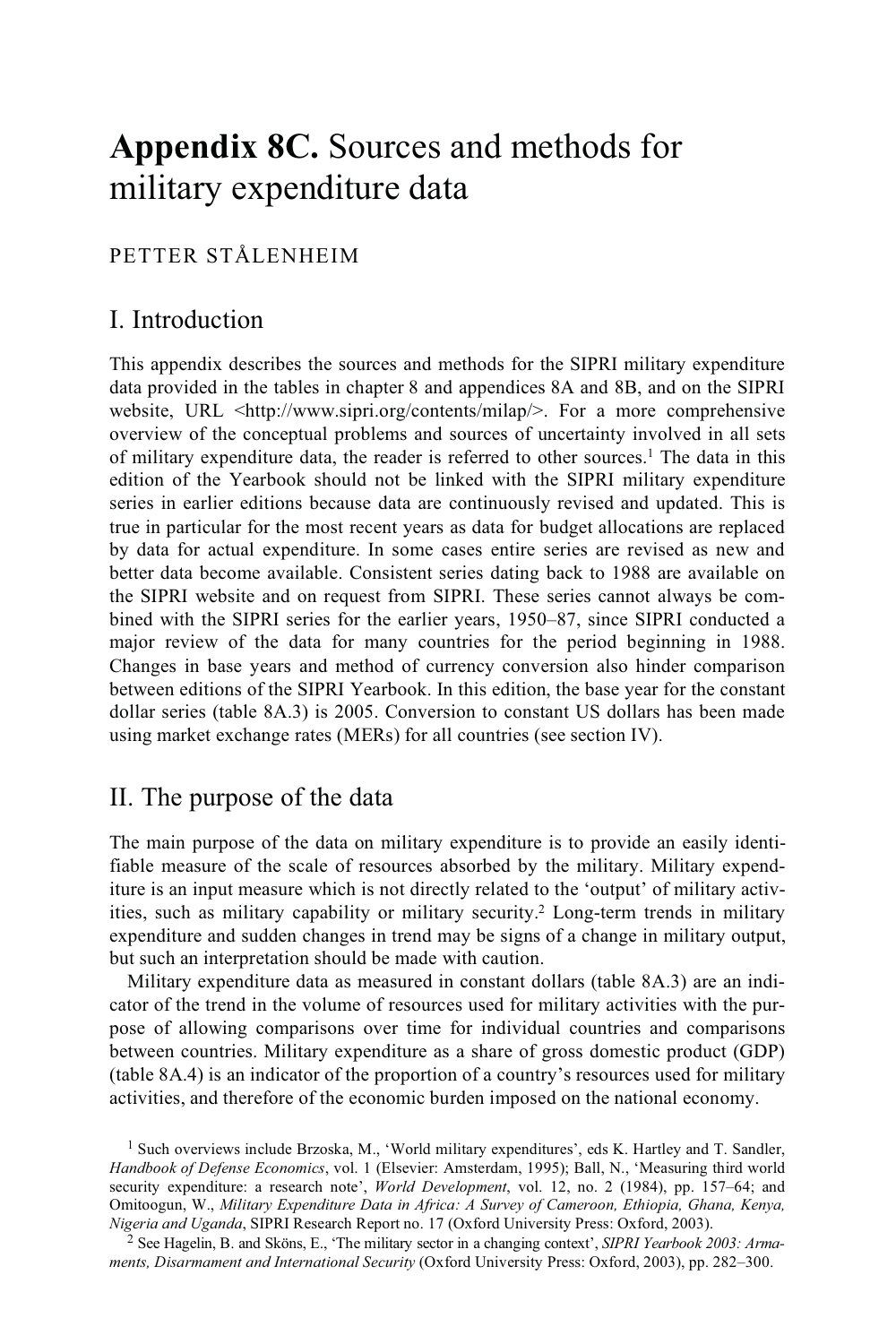## III. The coverage of the data

The military expenditure tables in appendix 8A cover 167 countries. This edition of the Yearbook covers the 10-year period 1997–2006.

Total military expenditure figures are calculated for three country groupings—by geographical region, by membership of international organizations and by income per capita. The coverage of each of these groupings is provided in the notes to table 8A.1.

#### **The definition of military expenditure**

The definition of military expenditure adopted by SIPRI is used as a guideline. Where possible, SIPRI military expenditure data include all current and capital expenditure on: (*a*) the armed forces, including peacekeeping forces; (*b*) defence ministries and other government agencies engaged in defence projects; (*c*) paramilitary forces, when judged to be trained and equipped for military operations; and (*d*) military space activities. Such expenditure should include: (*a*) military and civil personnel, including retirement pensions of military personnel and social services for personnel; (*b*) operations and maintenance; (*c*) procurement; (*d*) military research and development; and (*e*) military aid (in the military expenditure of the donor country). Civil defence and current expenditure for past military activities, such as for veterans' benefits, demobilization, conversion and weapon destruction, are excluded.

In practice it is not possible to apply this definition to all countries, since this would require more detailed information than is available about what is included in military budgets and about off-budget military expenditure items. In many cases SIPRI has to use the national data provided, regardless of definition. Priority is then given to the choice of a uniform time series for each country to achieve consistency over time, rather than to adjusting the figures for individual years according to a common definition. In cases where it is impossible to use the same source and definition for all years, the percentage change between years in the deviant source is applied to the existing series in order to make the trend as correct as possible. Such figures are shown in square brackets in the tables. In the light of these difficulties, military expenditure data are not suitable for accurate comparison between countries and are more appropriately used for comparisons over time.

### IV. Methods

#### **Estimation**

SIPRI data reflect the official data reported by governments. As a general rule, SIPRI assumes national data to be accurate until there is evidence to the contrary. Estimates are predominantly made either when the coverage of official data does not correspond to the SIPRI definition or when there is no consistent time series available. In the first case, estimates are made on the basis of an analysis of official government budget and expenditure accounts. The most comprehensive estimates of this type, those for China and Russia, have been presented in detail in previous editions of the Yearbook.3 In the second case, differing time series are linked together. In order not to

<sup>3</sup> Cooper, J., 'The military expenditure of the USSR and the Russian Federation, 1987–97', *SIPRI Yearbook 1998: Armaments, Disarmament and International Security* (Oxford University Press: Oxford,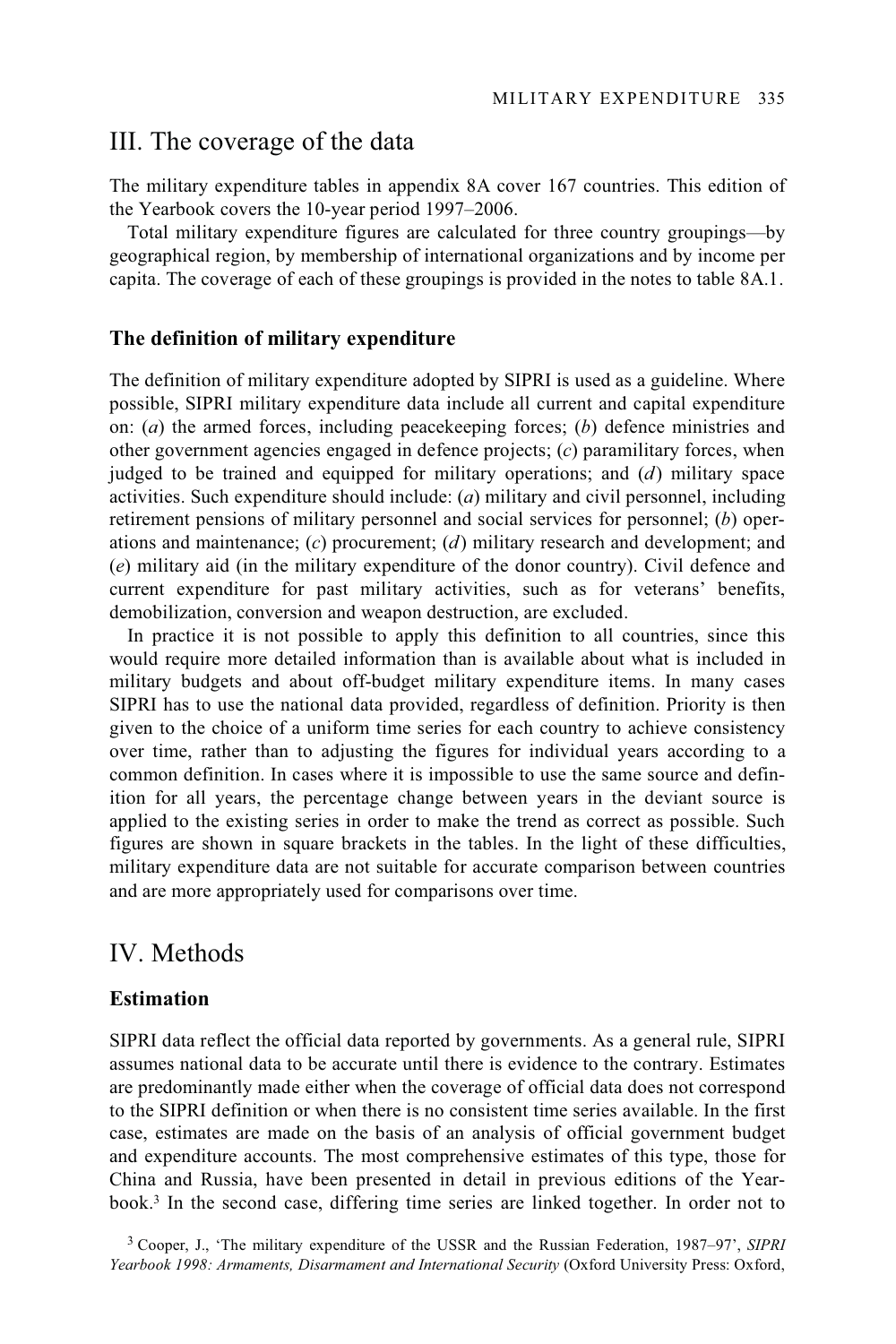#### 336 MILITARY SPENDING AND ARMAMENTS, 2006

introduce assumptions or extrapolations into the military expenditure statistics, estimates are always based on empirical evidence. Thus, no estimates are made for countries that do not release any official data, and no figures are displayed for these countries. SIPRI estimates are presented in square brackets in the tables—this most often occurs when two different series are linked together. Round brackets are used when data are uncertain for other reasons, such as the reliability of the source or the economic context.

Data for the most recent years include two types of estimate, which apply to all countries. First, figures for the most recent year or years are for adopted budget, budget estimates or revised estimates, the majority of which are revised in subsequent years. Second, in table 8A.3, the deflator used for the final year in the series is an estimate based on part of a year or as provided by the International Monetary Fund (IMF). Unless exceptional uncertainty is involved, these estimates are not bracketed.

The totals for the world, regions, organizations and income groups in table 8A.1 are estimates because data are not available for all countries in all years. These estimates are most often made on the assumption that the rate of change in an individual country for which data are missing is the same as the average in the region to which it belongs. When no estimate can be made, countries are excluded from the totals.

#### **Calculations**

The SIPRI military expenditure figures are presented on a calendar-year basis with one exception. For the USA, SIPRI follows the reporting format of the source—a financial-year basis. In order to calculate calendar-year data for the USA, data for the final financial year would have to be collected from sources not comparable to the North Atlantic Treaty Organization (NATO) statistics used for earlier years. Calendar-year data for other countries are calculated on the assumption of an even rate of expenditure throughout the financial year.

The original data are provided in local currency at current prices (table 8A.2). In order to enable comparisons between countries and over time, these are converted to US dollars at constant prices (table 8A.3). The *deflator* used for conversion from current to constant prices is the consumer price index of the country concerned. This choice of deflator is connected to the purpose of the SIPRI data—it should be an indicator of resource use on an opportunity-cost basis.4 In order to better facilitate comparison to other current economic measures, often expressed in current dollar terms, the right-most column in tables 8A.1 and 8A.3 also provides military expenditure for 2006 in current US dollars.

*Conversion to dollars* is done for all countries using the annual average MER. If purchasing power parity (PPP) conversion rate were used instead of MERs, there would be a significant increase in the reported level of military spending in many countries.5 For example, Russian military expenditure converted using PPP rates

 $5$  The PPP dollar rate of a country's currency is defined as 'the number of units of a country's currency required to buy the same amount of goods and services in the domestic market as a U.S. dollar would buy in the United States'. World Bank, *World Development Indicators 2003* (World Bank:

<sup>1998),</sup> pp. 243–59; and Wang, S., 'The military expenditure of China, 1989–98', *SIPRI Yearbook 1999: Armaments, Disarmament and International Security* (Oxford University Press: Oxford, 1999),

<sup>&</sup>lt;sup>4</sup> A military-specific deflator would be a more appropriate choice if the objective were to measure purchasing power in terms of the amount of military personnel, goods and services that could be bought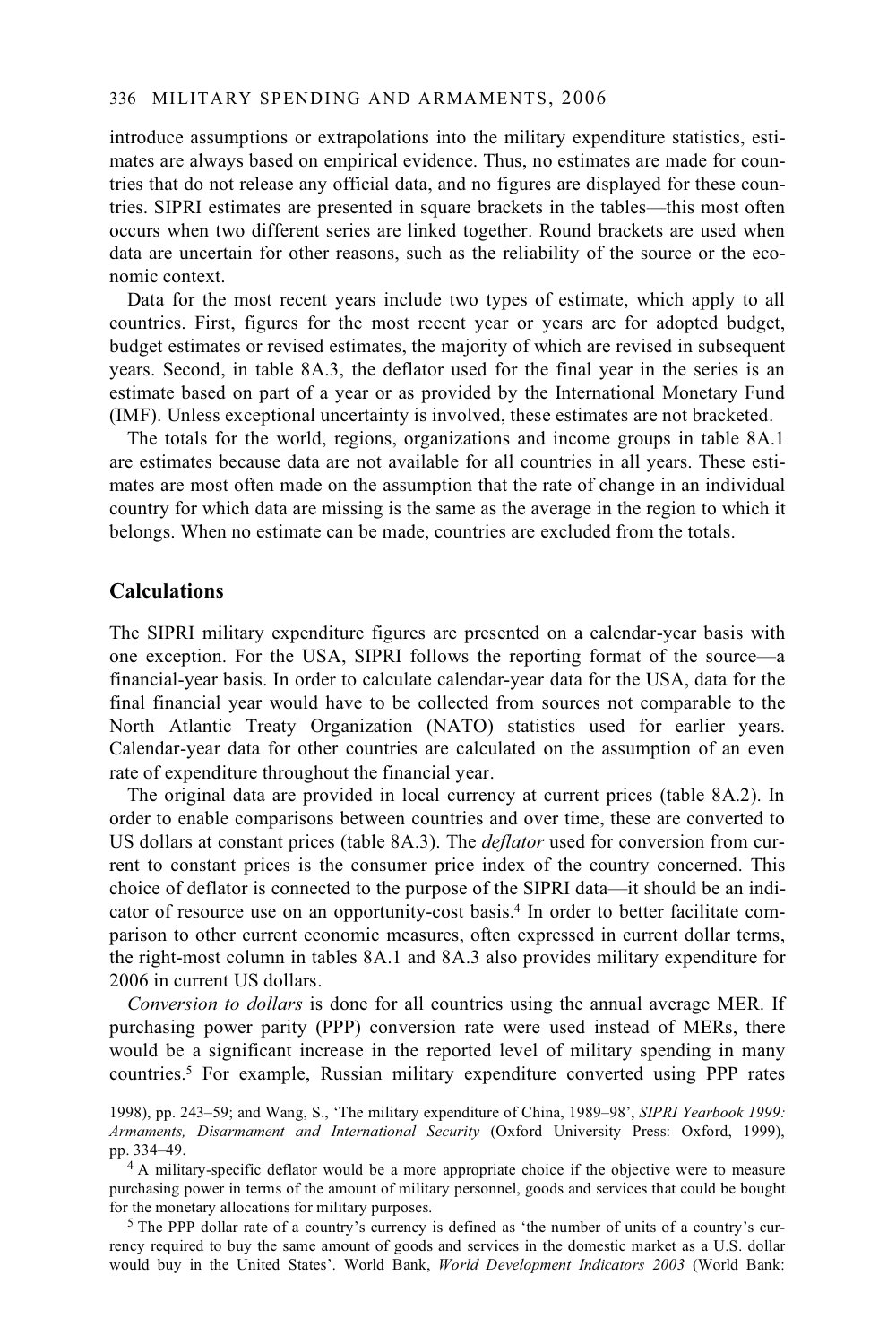(\$82.8 million in 2006) is 2.4 times higher than in MER dollars (\$34.7 million in 2006). In the most extreme cases, conversion using PPPs instead of the MER can result in a tenfold increase in the dollar value of a country's military expenditure.<sup>6</sup>

The PPP rate is in many ways a more appropriate conversion factor than the MER for international comparison of national economic data, especially for countries in transition and developing countries. Considering opportunity cost, the ideal approach would be to use PPP rates for all countries. However, this is not possible since currently available PPP data are not sufficiently reliable for all countries in the SIPRI database. Therefore, for the sake of consistency and simplicity, MERs will be used for all countries until more reliable, regularly updated PPP data become available.7

The choice of base year—the year in whose prices the data are expressed—also has a significant impact on cross-country comparisons of expenditure data because different national currencies vary against the dollar in different ways. Beginning in this edition of the SIPRI Yearbook, the base year has been changed to 2005, having previously been 2003. The most salient effect of this change is the decrease in the USA's share of 2005 total world military expenditure from 48 per cent using 2003 as the base year to 46 per cent when expressed in 2005 prices and exchange rates. The change of base year and the decline in the value of the US dollar in relation to other currencies over recent years also have an impact on the regional shares of total world military expenditure. For Europe, the region where currencies gained most against the dollar, the shift in base year from 2003 to 2005 has resulted in an increase of approximately 2.1 percentage points in the region's share of world military spending.

Each country's ratio of military expenditure to GDP (table 8A.4) is calculated in domestic currency at current prices and for calendar years.

## V. The limitations of the data

A number of limitations are associated with the data on military expenditure. They are of three main types: reliability, validity and comparability.

The main problems of reliability are due to the limited and varying definitions of expenditure. The coverage of official data on military expenditure varies significantly between countries and over time for the same country. In many countries the official data cover only a part of total military expenditure. Important items can be hidden under non-military budget headings or can even be financed entirely outside the government budget. Many such off-budget mechanisms are employed in practice.8

expenditure in dollar terms for the 15 countries with the highest military expenditure in 2006.<br><sup>7</sup> The World Bank started a new round of benchmark surveys of price levels used for producing PPP

rates in 2003. The ambition is that this will produce more reliable PPP rates.<br><sup>8</sup> For an overview of such mechanisms see Hendrickson, D. and Ball, N., 'Off-budget military

Washington, DC, 2003), p. 285. On the problems of international comparison of military expenditure and currency conversion see Ward, M., 'International comparisons of military expenditures: issues and challenges of using purchasing power parities', *SIPRI Yearbook 2006: Armaments, Disarmament and International Security* (Oxford University Press: Oxford, 2006), pp. 369–86. For a methodological description of the problems see 'Sources and methods for military expenditure data', *SIPRI Yearbook 1999* (note 3), pp. 327–33.<br><sup>6</sup> Table 8.2 in chapter 8 shows the impact of using PPP rates rather than MERs on the level of military

expenditure and revenue: issues and policy perspectives for donors', Conflict, Security and Development Group (CSDG) Occasional Papers no. 1, CSDG, King's College London, Jan. 2002, URL <http://www. dfid.gov.uk/pubs/files/offbudget-military-exp.pdf>.